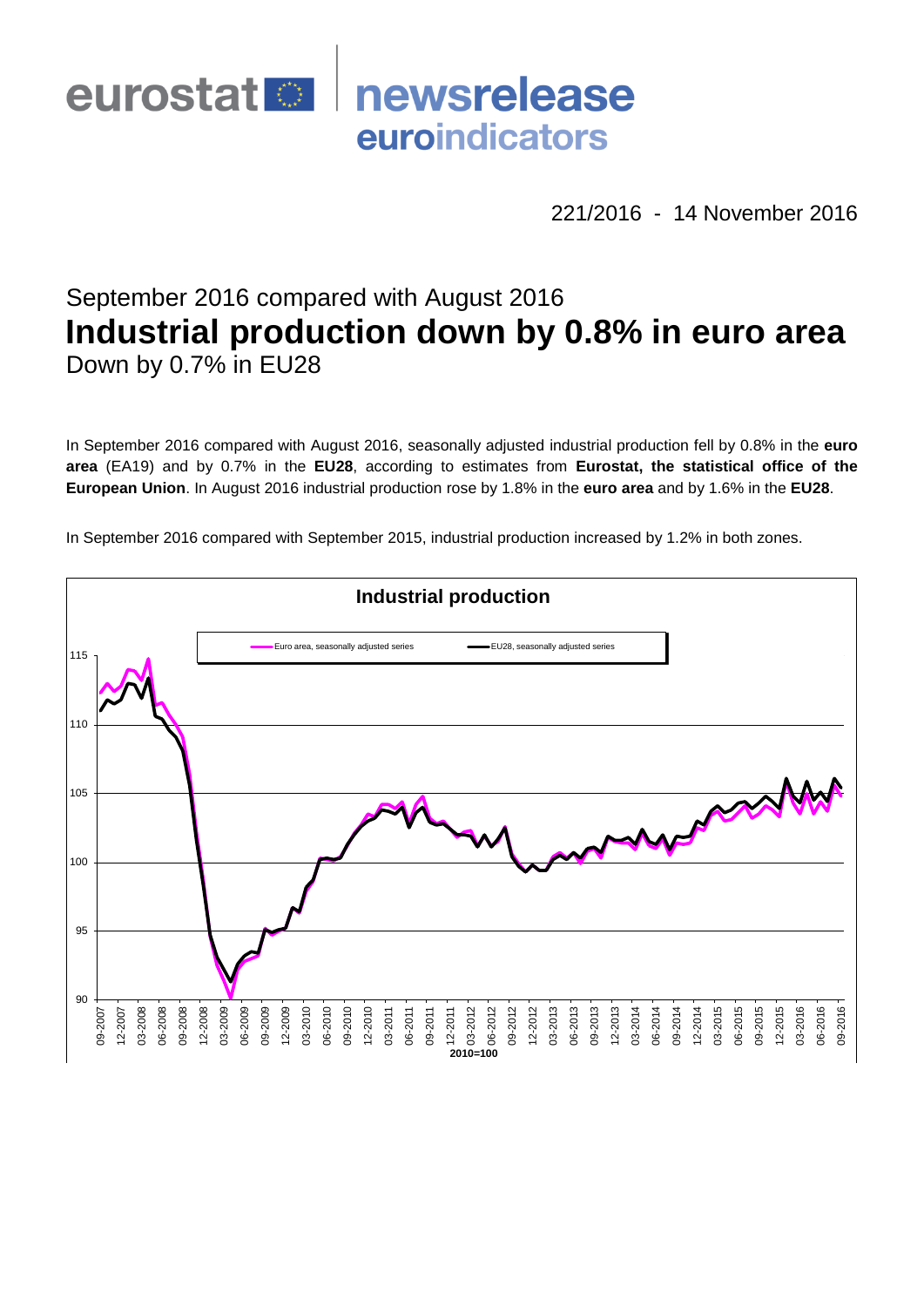## **Monthly comparison by main industrial grouping and by Member State**

The decrease of 0.8% in industrial production in the **euro area** in September 2016, compared with August 2016, is due to production of durable consumer goods falling by 5.6%, capital goods by 2.2%, intermediate goods by 0.7% and energy by 0.2%, while production of non-durable consumer goods rose by 0.3%.

In the **EU28**, the decrease of 0.7% is due to production of durable consumer goods falling by 3.7%, capital goods by 1.6%, energy by 0.6%, non-durable consumer goods by 0.4% and intermediate goods by 0.1%.

Among Member States for which data are available, the largest decreases in industrial production were registered in **Denmark** (-8.1%), **Germany** (-1.9%) and **Greece** (-1.8%), and the highest increases in **Sweden** (+7.6%), **Ireland** (+6.4%) and **Estonia** (+5.2%).

## **Annual comparison by main industrial grouping and by Member State**

The increase of 1.2% in industrial production in the **euro area** in September 2016, compared with September 2015, is due to production of non-durable consumer goods rising by 1.9%, intermediate goods by 1.3%, capital goods by 1.2% and energy by 0.7%, while production of durable consumer goods fell by 0.2%.

In the **EU28**, the increase of 1.2% is due to production of intermediate goods rising by 1.6%, capital goods by 1.5%, durable consumer goods by 0.9% and non-durable consumer goods by 0.8%, while production of energy fell by 0.1%.

Among Member States for which data are available, the highest increases in industrial production were registered in **Lithuania** (+7.9%), **Slovenia** (+7.4%) and **Estonia** (+6.5%). Decreases were registered in **Denmark** (-3.2%), **France** (-1.0%) and **Ireland** (-0.9%).

#### Geographical information

The **euro area** (EA19) includes Belgium, Germany, Estonia, Ireland, Greece, Spain, France, Italy, Cyprus, Latvia, Lithuania, Luxembourg, Malta, the Netherlands, Austria, Portugal, Slovenia, Slovakia and Finland.

The **European Union** (EU28) includes Belgium, Bulgaria, the Czech Republic, Denmark, Germany, Estonia, Ireland, Greece, Spain, France, Croatia, Italy, Cyprus, Latvia, Lithuania, Luxembourg, Hungary, Malta, the Netherlands, Austria, Poland, Portugal, Romania, Slovenia, Slovakia, Finland, Sweden and the United Kingdom.

#### Methods and definitions

The **index of industrial production** measures the evolution of the volume of production for industry excluding construction, based on data adjusted for calendar and seasonal effects.

**Seasonally adjusted** euro area and EU series are calculated by aggregating the seasonally adjusted national data. Eurostat carries out the seasonal adjustment of the data for those countries that do not adjust their data for seasonal effects.

Total industry covers [NACE rev.2](http://ec.europa.eu/eurostat/ramon/nomenclatures/index.cfm?TargetUrl=LST_NOM_DTL&StrNom=NACE_REV2&StrLanguageCode=EN&IntPcKey=&StrLayoutCode=HIERARCHIC) sections B to D. Missing observations from Member States for recent months are estimated for the calculation of the euro area and the EU aggregates.

#### Revisions and timetable

Compared with data issued in the News Release [194/2016](http://ec.europa.eu/eurostat/documents/2995521/7627740/4-14092016-AP-EN.pdf/ae93ed56-4beb-4866-8658-0587d1016701) of 12 October 2016, the monthly percentage changes for August 2016 have been revised from +1.6% to +1.8% in the euro area and from +1.4% to +1.6% in the EU28. The annual percentage changes have been revised from +1.8% to +2.2% in the euro area and from +1.8% to +2.1% in the EU28.

#### For more information

Eurostat's [database section](http://ec.europa.eu/eurostat/web/short-term-business-statistics/data/database) on short-term business statistics Eurostat's [Statistics Explained article](http://ec.europa.eu/eurostat/statistics-explained/index.php/Industrial_production_(volume)_index_overview) on the industrial production index Th[e weights of the Member States](https://circabc.europa.eu/w/browse/5e6d1e48-056c-4c6a-8278-3ab138bcf575) in the EU and euro area aggregates (See file EU-28\_EA-19\_NEWS\_RELEASE\_WEIGHTINGS\_2010) Eurostat's €-indicators [release calendar](http://ec.europa.eu/eurostat/news/release-calendar)

#### Issued by: **Eurostat Press Office**

**Tim ALLEN Tel: +352-4301-33 444 [eurostat-pressoffice@ec.europa.eu](mailto:eurostat-pressoffice@ec.europa.eu)** For further information on data:

**Marko CIP Tel: +352-4301-34 858 [marko.cip@ec.europa.eu](mailto:marko.cip@ec.europa.eu)**

**www** [ec.europa.eu/eurostat/](http://ec.europa.eu/eurostat/)

[@EU\\_Eurostat](http://twitter.com/EU_Eurostat)

**Media requests**: Eurostat media support / Tel: +352-4301-33 408 / [eurostat-media-support@ec.europa.eu](mailto:eurostat-media-support@ec.europa.eu)

ec.europa.eu/eurostat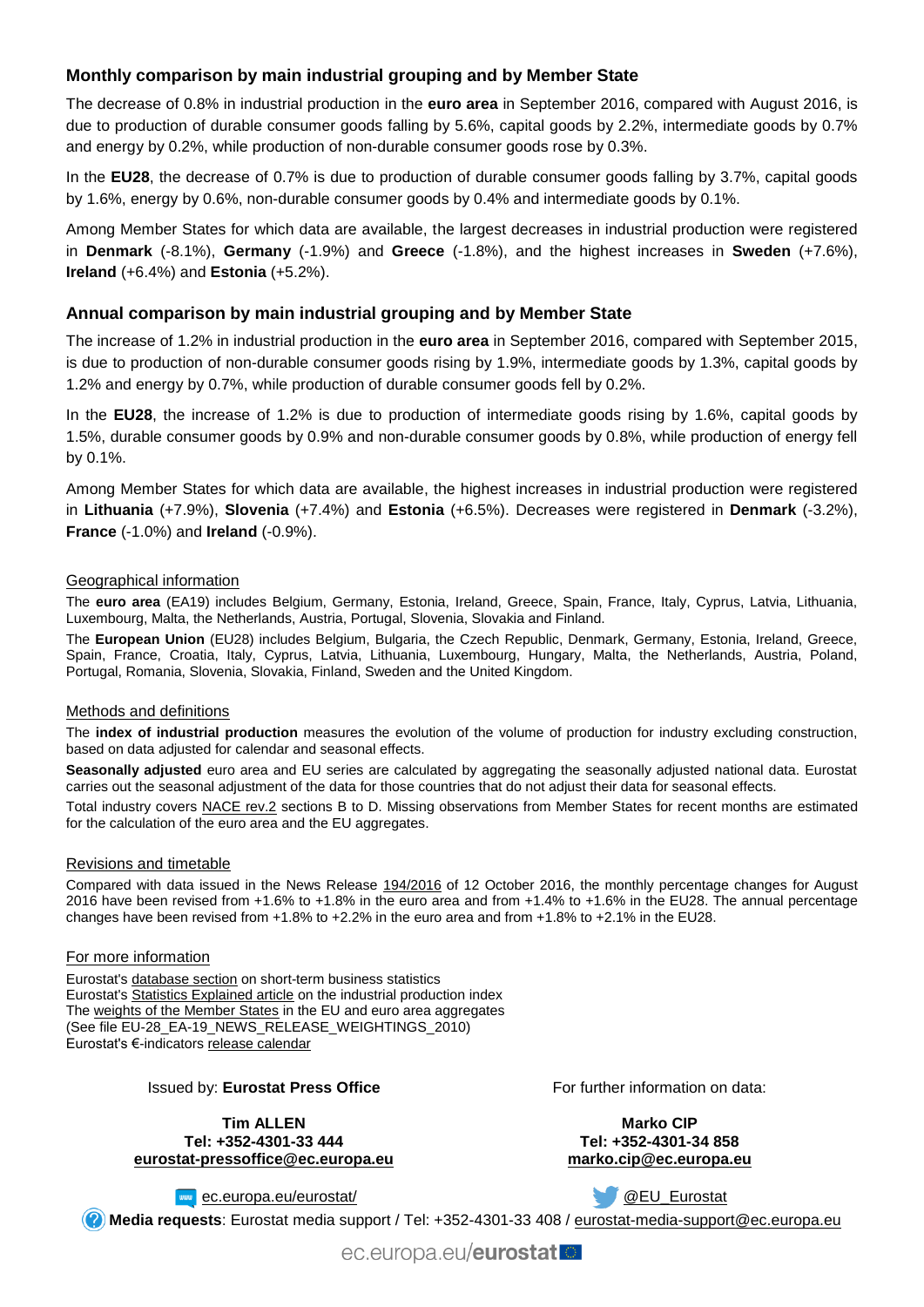## **Industrial production**

% change compared with previous month\*

|                            | Apr-16 | $May-16$ | $Jun-16$ | $Jul-16$ | Aug-16 | Sep-16 |  |
|----------------------------|--------|----------|----------|----------|--------|--------|--|
| <b>EA19</b>                |        |          |          |          |        |        |  |
| Total industry             | 1.4    | $-1.4$   | 0.9      | $-0.7$   | 1.8    | $-0.8$ |  |
| Intermediate goods         | 0.6    | $-0.3$   | $-0.3$   | $-0.3$   | 1.8    | $-0.7$ |  |
| Energy                     | 0.4    | $-2.8$   | $-0.3$   | 0.9      | 2.5    | $-0.2$ |  |
| Capital goods              | 2.0    | $-2.4$   | 1.7      | $-1.9$   | 4.2    | $-2.2$ |  |
| Durable consumer goods     | 2.2    | $-1.8$   | 1.1      | $-1.1$   | 4.8    | $-5.6$ |  |
| Non-durable consumer goods | 2.5    | $-0.2$   | 0.9      | 0.6      | $-0.6$ | 0.3    |  |
| <b>EU28</b>                |        |          |          |          |        |        |  |
| Total industry             | 1.5    | $-1.3$   | 0.6      | $-0.7$   | 1.6    | $-0.7$ |  |
| Intermediate goods         | 0.6    | $-0.4$   | $-0.2$   | $-0.3$   | 1.2    | $-0.1$ |  |
| Energy                     | 0.9    | $-2.2$   | $-0.5$   | 1.4      | 1.2    | $-0.6$ |  |
| Capital goods              | 1.9    | $-2.1$   | 1.5      | $-2.3$   | 4.3    | $-1.6$ |  |
| Durable consumer goods     | 1.7    | $-1.1$   | 0.9      | $-0.9$   | 3.1    | $-3.7$ |  |
| Non-durable consumer goods | 3.0    | $-0.8$   | 0.2      | 0.8      | $-0.5$ | $-0.4$ |  |

The source dataset is available [here.](http://appsso.eurostat.ec.europa.eu/nui/show.do?query=BOOKMARK_DS-069583_QID_-53045BCF_UID_-3F171EB0&layout=TIME,C,X,0;GEO,L,Y,0;NACE_R2,L,Y,1;INDIC_BT,L,Z,0;S_ADJ,L,Z,1;UNIT,L,Z,2;INDICATORS,C,Z,3;&zSelection=DS-069583UNIT,PCH_PRE;DS-069583S_ADJ,SCA;DS-069583INDIC_BT,PROD;DS-069583INDICATORS,OBS_FLAG;&rankName1=UNIT_1_2_-1_2&rankName2=INDIC-BT_1_2_-1_2&rankName3=INDICATORS_1_2_-1_2&rankName4=S-ADJ_1_2_-1_2&rankName5=TIME_1_0_0_0&rankName6=GEO_1_0_0_1&rankName7=NACE-R2_1_2_1_1&sortR=ASC_-1_FIRST&sortC=ASC_-1_FIRST&rStp=&cStp=&rDCh=&cDCh=&rDM=true&cDM=true&footnes=false&empty=false&wai=false&time_mode=ROLLING&time_most_recent=true&lang=EN&cfo=%23%23%23%2C%23%23%23.%23%23%23)

| <b>Total industry</b> | Apr-16 | May-16 | <b>Jun-16</b> | <b>Jul-16</b> | Aug-16  | <b>Sep-16</b> |
|-----------------------|--------|--------|---------------|---------------|---------|---------------|
| <b>EA19</b>           | 1.4    | $-1.4$ | 0.9           | $-0.7$        | 1.8     | $-0.8$        |
| <b>EU28</b>           | 1.5    | $-1.3$ | 0.6           | $-0.7$        | 1.6     | $-0.7$        |
| <b>Belgium</b>        | 0.2    | $-1.5$ | 1.5           | 1.5           | $-3.5$  |               |
| <b>Bulgaria</b>       | $-0.4$ | $-1.7$ | 3.9           | $-1.6$        | 0.6     | $-0.3$        |
| <b>Czech Republic</b> | $-1.3$ | $-0.2$ | 2.3           | $-9.8$        | 11.9    | $-1.6$        |
| <b>Denmark</b>        | 1.1    | 0.2    | $-0.3$        | 2.1           | $-0.7$  | $-8.1$        |
| Germany               | 0.8    | $-1.2$ | 1.2           | $-1.8$        | 3.4     | $-1.9$        |
| <b>Estonia</b>        | 5.3    | $-3.2$ | $-2.0$        | 4.6           | $-0.5$  | 5.2           |
| Ireland               | 21.6   | $-8.2$ | 7.6           | 7.9           | $-12.9$ | 6.4           |
| Greece                | 4.0    | $-4.2$ | 4.0           | $-0.6$        | 0.6     | $-1.8$        |
| Spain                 | $-0.2$ | $-0.6$ | $-0.1$        | $-0.2$        | 2.0     | $-1.2$        |
| <b>France</b>         | 1.1    | $-0.6$ | $-0.8$        | $-0.5$        | 2.2     | $-1.1$        |
| Croatia               | $-3.1$ | $-0.9$ | 0.3           | $-0.5$        | $-1.1$  | 3.6           |
| Italy                 | 0.5    | $-0.6$ | $-0.2$        | 0.5           | 1.8     | $-0.8$        |
| <b>Cyprus</b>         | 1.6    | $-2.6$ | 2.7           | $-0.1$        | $-0.1$  |               |
| Latvia                | $-1.8$ | 2.1    | 0.5           | $-2.1$        | $-2.0$  | 1.5           |
| Lithuania             | $-3.0$ | 4.0    | $-0.5$        | $-0.3$        | $-0.4$  | 3.1           |
| Luxembourg            | $-3.4$ | $-0.1$ | 3.1           | $-0.1$        | $-3.0$  |               |
| Hungary               | 5.8    | $-0.6$ | $-2.3$        | $-0.3$        | 1.6     |               |
| <b>Malta</b>          | 1.3    | 0.2    | $-0.9$        | 0.0           | 0.2     | 3.2           |
| <b>Netherlands</b>    | 1.7    | $-5.3$ | 1.7           | $-1.6$        | 3.2     | $1.7$         |
| <b>Austria</b>        | 0.1    | $-0.6$ | $-0.2$        | $-0.7$        | 1.9     |               |
| Poland                | 2.3    | $-1.1$ | 0.4           | $-1.5$        | 2.1     | $-0.2$        |
| Portugal              | 5.9    | $-3.8$ | 1.9           | $-0.6$        | 1.3     | $-1.6$        |
| Romania               | 2.1    | $-4.2$ | 2.2           | 0.8           | 0.9     | 1.0           |
| Slovenia              | 0.5    | 0.6    | 0.5           | 1.1           | $-0.4$  | $1.3$         |
| <b>Slovakia</b>       | 3.9    | 0.1    | $-0.8$        | $-17.0$       | 28.2    |               |
| <b>Finland</b>        | 2.2    | 0.1    | 0.9           | 0.7           | $-2.9$  | 2.7           |
| <b>Sweden</b>         | $-0.1$ | $-2.7$ | $-1.0$        | 1.3           | $-3.8$  | 7.6           |
| <b>United Kingdom</b> | 2.2    | $-0.7$ | 0.0           | 0.1           | $-0.4$  | $-0.3$        |
| <b>Norway</b>         | 0.8    | $-0.3$ | $-4.0$        | 4.1           | $-4.8$  | $-5.6$        |

\* Calendar and seasonally adjusted

: Data not available

The source dataset is available [here.](http://appsso.eurostat.ec.europa.eu/nui/show.do?query=BOOKMARK_DS-069583_QID_-3986CD57_UID_-3F171EB0&layout=TIME,C,X,0;GEO,L,Y,0;INDIC_BT,L,Z,0;S_ADJ,L,Z,1;UNIT,L,Z,2;NACE_R2,L,Z,3;INDICATORS,C,Z,4;&zSelection=DS-069583UNIT,PCH_PRE;DS-069583S_ADJ,SCA;DS-069583INDIC_BT,PROD;DS-069583INDICATORS,OBS_FLAG;DS-069583NACE_R2,B-D;&rankName1=UNIT_1_2_-1_2&rankName2=INDIC-BT_1_2_-1_2&rankName3=INDICATORS_1_2_-1_2&rankName4=S-ADJ_1_2_-1_2&rankName5=NACE-R2_1_2_-1_2&rankName6=TIME_1_0_0_0&rankName7=GEO_1_2_0_1&sortC=ASC_-1_FIRST&rStp=&cStp=&rDCh=&cDCh=&rDM=true&cDM=true&footnes=false&empty=false&wai=false&time_mode=ROLLING&time_most_recent=true&lang=EN&cfo=%23%23%23%2C%23%23%23.%23%23%23)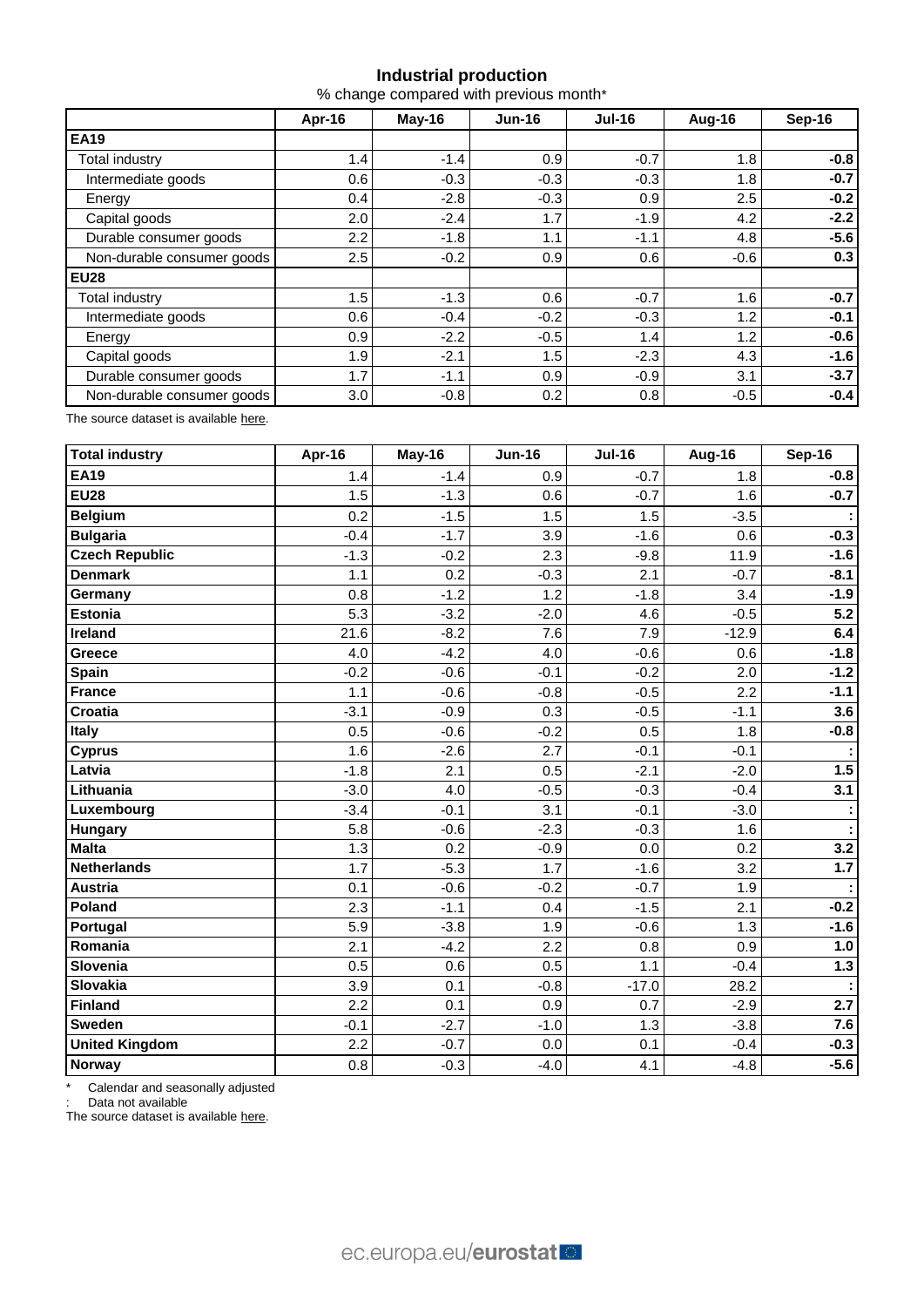## **Industrial production**

% change compared with same month of the previous year\*

|                            | Apr-16 | $May-16$ | $Jun-16$ | <b>Jul-16</b> | Aug-16 | Sep-16 |
|----------------------------|--------|----------|----------|---------------|--------|--------|
| <b>EA19</b>                |        |          |          |               |        |        |
| Total industry             | 2.0    | 0.4      | 0.8      | $-0.5$        | 2.2    | 1.2    |
| Intermediate goods         | 1.7    | 1.1      | 0.6      | 0.6           | 2.5    | 1.3    |
| Energy                     | 2.1    | $-1.4$   | $-3.5$   | $-4.7$        | 1.1    | 0.7    |
| Capital goods              | 3.0    | $-0.4$   | 1.5      | $-1.4$        | 3.4    | 1.2    |
| Durable consumer goods     | 2.0    | $-1.0$   | 0.5      | 1.4           | 4.8    | $-0.2$ |
| Non-durable consumer goods | 1.2    | 0.7      | 1.5      | 1.8           | 0.2    | 1.9    |
| <b>EU28</b>                |        |          |          |               |        |        |
| Total industry             | 2.5    | 1.0      | 0.7      | 0.0           | 2.1    | 1.2    |
| Intermediate goods         | 1.4    | 1.0      | 0.5      | 0.5           | 2.3    | 1.6    |
| Energy                     | 1.9    | $-1.8$   | $-3.2$   | $-3.0$        | 0.1    | $-0.1$ |
| Capital goods              | 3.0    | 0.4      | 1.7      | $-0.9$        | 4.0    | 1.5    |
| Durable consumer goods     | 2.7    | 0.7      | 1.0      | 2.0           | 4.8    | 0.9    |
| Non-durable consumer goods | 2.4    | 1.0      | 1.1      | 1.8           | 0.4    | 0.8    |

The source dataset is available [here.](http://appsso.eurostat.ec.europa.eu/nui/show.do?query=BOOKMARK_DS-069583_QID_-628F3FF0_UID_-3F171EB0&layout=TIME,C,X,0;GEO,L,Y,0;NACE_R2,L,Y,1;INDIC_BT,L,Z,0;S_ADJ,L,Z,1;UNIT,L,Z,2;INDICATORS,C,Z,3;&zSelection=DS-069583UNIT,PCH_PRE;DS-069583S_ADJ,SCA;DS-069583INDIC_BT,PROD;DS-069583INDICATORS,OBS_FLAG;&rankName1=UNIT_1_2_-1_2&rankName2=INDIC-BT_1_2_-1_2&rankName3=INDICATORS_1_2_-1_2&rankName4=S-ADJ_1_2_-1_2&rankName5=TIME_1_0_0_0&rankName6=GEO_1_0_0_1&rankName7=NACE-R2_1_2_1_1&sortR=ASC_-1_FIRST&sortC=ASC_-1_FIRST&rStp=&cStp=&rDCh=&cDCh=&rDM=true&cDM=true&footnes=false&empty=false&wai=false&time_mode=ROLLING&time_most_recent=true&lang=EN&cfo=%23%23%23%2C%23%23%23.%23%23%23)

| <b>Total industry</b> | Apr-16 | May-16 | <b>Jun-16</b> | <b>Jul-16</b> | Aug-16 | Sep-16  |
|-----------------------|--------|--------|---------------|---------------|--------|---------|
| <b>EA19</b>           | 2.0    | 0.4    | 0.8           | $-0.5$        | 2.2    | $1.2$   |
| <b>EU28</b>           | 2.5    | 1.0    | 0.7           | 0.0           | 2.1    | $1.2$   |
| <b>Belgium</b>        | 3.7    | 1.5    | 5.4           | 5.6           | 1.1    |         |
| <b>Bulgaria</b>       | 2.6    | $-3.4$ | 3.9           | 2.3           | 2.5    | 3.4     |
| <b>Czech Republic</b> | 1.4    | 1.4    | 4.0           | $-7.6$        | 7.7    | 2.7     |
| <b>Denmark</b>        | 1.6    | 4.0    | $-1.4$        | 7.0           | 1.1    | $-3.2$  |
| Germany               | 1.0    | $-0.2$ | 1.1           | $-1.7$        | 2.5    | $1.2$   |
| <b>Estonia</b>        | 0.5    | $-2.1$ | $-3.6$        | 2.2           | 0.9    | 6.5     |
| Ireland               | 0.8    | $-0.7$ | 1.7           | 5.1           | $-7.5$ | $-0.9$  |
| Greece                | 3.4    | 3.4    | 8.0           | 4.7           | 0.1    | 0.1     |
| <b>Spain</b>          | 2.8    | 1.1    | 0.3           | $-0.9$        | 4.4    | 0.3     |
| <b>France</b>         | 2.1    | 0.6    | $-1.3$        | $-0.3$        | 0.3    | $-1.0$  |
| Croatia               | 5.0    | 1.7    | 4.1           | 1.2           | 2.5    | 1.9     |
| Italy                 | 1.8    | $-0.6$ | $-0.9$        | $-0.3$        | 4.4    | 1.8     |
| <b>Cyprus</b>         | 10.2   | 4.5    | 10.7          | 8.1           | 6.0    |         |
| Latvia                | 0.0    | 5.5    | 7.9           | 2.5           | $-0.6$ | 2.4     |
| Lithuania             | $-1.6$ | 0.2    | $-1.4$        | $-0.6$        | 0.3    | 7.9     |
| Luxembourg            | $-1.3$ | $-2.7$ | 2.2           | 2.2           | $-5.2$ |         |
| Hungary               | 5.0    | 4.4    | $-0.3$        | $-0.1$        | 3.5    |         |
| <b>Malta</b>          | $-2.7$ | $-3.9$ | $-6.8$        | $-5.3$        | $-3.9$ | 0.4     |
| <b>Netherlands</b>    | 5.2    | 1.5    | 1.4           | $-0.4$        | 4.3    | $5.2$   |
| Austria               | 3.7    | 2.4    | 1.5           | $-1.0$        | 2.8    |         |
| Poland                | 5.9    | 3.2    | 3.8           | 0.9           | 5.2    | 3.2     |
| Portugal              | 3.4    | $-2.0$ | 1.3           | $-1.2$        | 2.8    | 1.6     |
| Romania               | 4.3    | $-1.3$ | $-1.3$        | 1.1           | 2.9    | 3.5     |
| Slovenia              | 5.6    | 5.2    | 6.2           | 7.0           | 6.3    | 7.4     |
| <b>Slovakia</b>       | 7.4    | 9.1    | 2.4           | $-14.0$       | 17.5   |         |
| <b>Finland</b>        | 1.9    | 2.1    | 3.2           | 5.0           | $-1.8$ | 3.3     |
| Sweden                | 3.0    | $-1.9$ | $-2.9$        | 1.9           | $-6.4$ | 1.5     |
| <b>United Kingdom</b> | 4.3    | 3.6    | 1.1           | 2.3           | 2.3    | 0.3     |
| Norway                | 6.0    | 1.5    | $-5.8$        | 0.5           | $-6.5$ | $-12.5$ |

\* Calendar adjusted

: Data not available

The source dataset is available [here.](http://appsso.eurostat.ec.europa.eu/nui/show.do?query=BOOKMARK_DS-069583_QID_690FAA53_UID_-3F171EB0&layout=TIME,C,X,0;GEO,L,Y,0;NACE_R2,L,Y,1;INDIC_BT,L,Z,0;S_ADJ,L,Z,1;UNIT,L,Z,2;INDICATORS,C,Z,3;&zSelection=DS-069583UNIT,PCH_SM;DS-069583S_ADJ,CA;DS-069583INDIC_BT,PROD;DS-069583INDICATORS,OBS_FLAG;&rankName1=UNIT_1_2_-1_2&rankName2=INDIC-BT_1_2_-1_2&rankName3=INDICATORS_1_2_-1_2&rankName4=S-ADJ_1_2_-1_2&rankName5=TIME_1_0_0_0&rankName6=GEO_1_2_0_1&rankName7=NACE-R2_1_2_1_1&sortC=ASC_-1_FIRST&rStp=&cStp=&rDCh=&cDCh=&rDM=true&cDM=true&footnes=false&empty=false&wai=false&time_mode=ROLLING&time_most_recent=true&lang=EN&cfo=%23%23%23%2C%23%23%23.%23%23%23)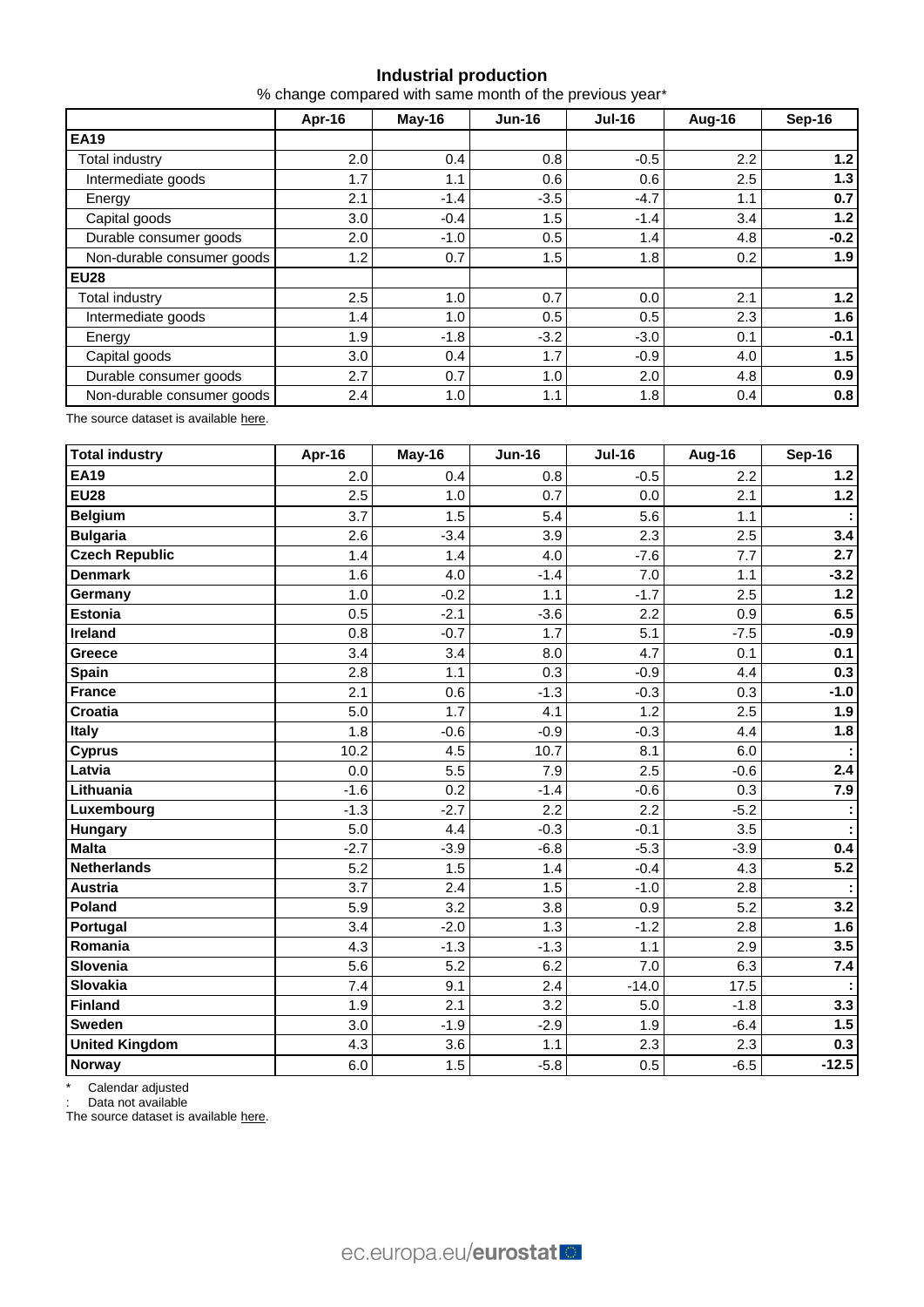## **Production indices for total industry, calendar and seasonally adjusted**

(base year 2010)

|                       | 09/15 | 10/15 | 11/15 | 12/15 | 01/16 | 02/16 | 03/16 | 04/16 | 05/16 | 06/16 | 07/16 | 08/16 | 09/16 |
|-----------------------|-------|-------|-------|-------|-------|-------|-------|-------|-------|-------|-------|-------|-------|
| <b>EA19</b>           | 103.5 | 104.1 | 103.8 | 103.3 | 105.9 | 104.3 | 103.5 | 105.0 | 103.5 | 104.4 | 103.7 | 105.6 | 104.8 |
| <b>EU28</b>           | 104.3 | 104.8 | 104.4 | 103.9 | 106.1 | 104.8 | 104.3 | 105.9 | 104.5 | 105.1 | 104.4 | 106.1 | 105.4 |
| <b>Belgium</b>        | 103.6 | 104.6 | 107.0 | 102.8 | 108.9 | 107.3 | 106.8 | 107.0 | 105.4 | 107.0 | 108.6 | 104.8 |       |
| <b>Bulgaria</b>       | 109.2 | 110.4 | 110.9 | 112.5 | 113.0 | 113.2 | 112.4 | 111.9 | 110.0 | 114.3 | 112.5 | 113.2 | 112.9 |
| <b>Czech Republic</b> | 116.2 | 117.6 | 116.1 | 114.2 | 118.3 | 117.4 | 119.2 | 117.7 | 117.5 | 120.2 | 108.4 | 121.3 | 119.3 |
| <b>Denmark</b>        | 104.6 | 101.7 | 100.5 | 104.1 | 107.2 | 106.2 | 106.1 | 107.3 | 107.5 | 107.2 | 109.4 | 108.6 | 99.8  |
| Germany               | 108.5 | 108.7 | 108.3 | 108.3 | 111.3 | 110.1 | 109.2 | 110.1 | 108.8 | 110.1 | 108.1 | 111.8 | 109.7 |
| <b>Estonia</b>        | 128.1 | 128.7 | 125.3 | 123.4 | 129.1 | 128.7 | 124.7 | 131.3 | 127.1 | 124.6 | 130.3 | 129.7 | 136.4 |
| Ireland               | 160.7 | 162.3 | 159.3 | 160.2 | 189.3 | 157.8 | 132.1 | 160.6 | 147.5 | 158.7 | 171.3 | 149.2 | 158.7 |
| Greece                | 88.7  | 87.4  | 90.7  | 93.0  | 91.6  | 87.5  | 87.2  | 90.7  | 86.9  | 90.4  | 89.9  | 90.4  | 88.8  |
| <b>Spain</b>          | 95.3  | 95.5  | 95.4  | 95.4  | 95.2  | 94.8  | 96.1  | 95.9  | 95.3  | 95.2  | 95.0  | 96.9  | 95.7  |
| <b>France</b>         | 101.7 | 102.1 | 101.4 | 100.7 | 101.9 | 100.6 | 100.3 | 101.4 | 100.8 | 100.0 | 99.5  | 101.7 | 100.6 |
| Croatia               | 98.0  | 99.6  | 98.0  | 95.9  | 98.2  | 97.8  | 101.7 | 98.5  | 97.6  | 97.9  | 97.4  | 96.3  | 99.8  |
| <b>Italy</b>          | 92.1  | 92.7  | 92.3  | 91.7  | 93.3  | 92.7  | 92.7  | 93.2  | 92.6  | 92.4  | 92.9  | 94.6  | 93.8  |
| <b>Cyprus</b>         | 75.2  | 74.7  | 76.4  | 76.8  | 78.1  | 78.7  | 79.1  | 80.4  | 78.3  | 80.4  | 80.3  | 80.2  |       |
| Latvia                | 118.3 | 118.5 | 119.4 | 118.5 | 118.8 | 118.7 | 123.8 | 121.6 | 124.1 | 124.7 | 122.1 | 119.7 | 121.5 |
| Lithuania             | 115.9 | 128.3 | 125.7 | 121.6 | 122.7 | 124.2 | 119.7 | 116.1 | 120.8 | 120.2 | 119.8 | 119.3 | 123.0 |
| Luxembourg            | 97.5  | 99.8  | 101.5 | 99.1  | 99.3  | 100.3 | 100.2 | 96.8  | 96.7  | 99.7  | 99.6  | 96.6  |       |
| Hungary               | 122.4 | 123.9 | 122.1 | 121.5 | 121.8 | 120.5 | 118.4 | 125.3 | 124.6 | 121.7 | 121.3 | 123.2 |       |
| <b>Malta</b>          | 98.9  | 101.3 | 98.6  | 97.5  | 93.2  | 96.1  | 95.2  | 96.4  | 96.6  | 95.7  | 95.7  | 95.9  | 99.0  |
| <b>Netherlands</b>    | 91.2  | 93.7  | 93.5  | 92.3  | 94.0  | 93.2  | 95.0  | 96.6  | 91.5  | 93.1  | 91.6  | 94.5  | 96.1  |
| Austria               | 109.9 | 112.2 | 111.3 | 109.8 | 112.5 | 110.4 | 113.2 | 113.3 | 112.6 | 112.4 | 111.6 | 113.7 |       |
| Poland                | 119.8 | 120.8 | 121.6 | 122.5 | 122.2 | 122.2 | 121.4 | 124.2 | 122.8 | 123.3 | 121.4 | 123.9 | 123.7 |
| Portugal              | 96.1  | 99.9  | 96.2  | 94.7  | 95.5  | 96.3  | 95.1  | 100.7 | 96.9  | 98.7  | 98.1  | 99.4  | 97.8  |
| Romania               | 133.1 | 132.7 | 132.6 | 132.2 | 129.5 | 130.5 | 131.5 | 134.3 | 128.6 | 131.4 | 132.5 | 133.7 | 135.0 |
| Slovenia              | 107.8 | 107.3 | 107.8 | 106.7 | 111.1 | 111.4 | 111.0 | 111.6 | 112.3 | 112.9 | 114.1 | 113.7 | 115.2 |
| Slovakia              | 137.7 | 136.2 | 140.5 | 140.8 | 138.8 | 143.3 | 139.6 | 145.0 | 145.2 | 144.0 | 119.5 | 153.2 |       |
| <b>Finland</b>        | 93.8  | 93.4  | 93.7  | 94.8  | 92.9  | 94.9  | 92.8  | 94.8  | 94.9  | 95.8  | 96.5  | 93.7  | 96.2  |
| <b>Sweden</b>         | 99.2  | 99.4  | 99.8  | 97.1  | 99.1  | 99.1  | 99.6  | 99.5  | 96.8  | 95.8  | 97.0  | 93.3  | 100.4 |
| <b>United Kingdom</b> | 99.4  | 99.5  | 98.7  | 97.6  | 98.4  | 98.3  | 98.8  | 101.0 | 100.3 | 100.3 | 100.4 | 100.0 | 99.7  |
| <b>Norway</b>         | 101.2 | 97.0  | 96.7  | 95.9  | 97.1  | 97.4  | 97.2  | 98.0  | 97.7  | 93.8  | 97.6  | 92.9  | 87.7  |

: Data not available

The source dataset is available [here.](http://appsso.eurostat.ec.europa.eu/nui/show.do?query=BOOKMARK_DS-069583_QID_24071044_UID_-3F171EB0&layout=TIME,C,X,0;GEO,L,Y,0;INDIC_BT,L,Z,0;S_ADJ,L,Z,1;UNIT,L,Z,2;NACE_R2,L,Z,3;INDICATORS,C,Z,4;&zSelection=DS-069583UNIT,I10;DS-069583S_ADJ,SCA;DS-069583INDIC_BT,PROD;DS-069583INDICATORS,OBS_FLAG;DS-069583NACE_R2,B-D;&rankName1=UNIT_1_2_-1_2&rankName2=INDIC-BT_1_2_-1_2&rankName3=INDICATORS_1_2_-1_2&rankName4=S-ADJ_1_2_-1_2&rankName5=NACE-R2_1_2_1_1&rankName6=TIME_1_0_0_0&rankName7=GEO_1_2_0_1&sortC=ASC_-1_FIRST&rStp=&cStp=&rDCh=&cDCh=&rDM=true&cDM=true&footnes=false&empty=false&wai=false&time_mode=ROLLING&time_most_recent=true&lang=EN&cfo=%23%23%23%2C%23%23%23.%23%23%23)